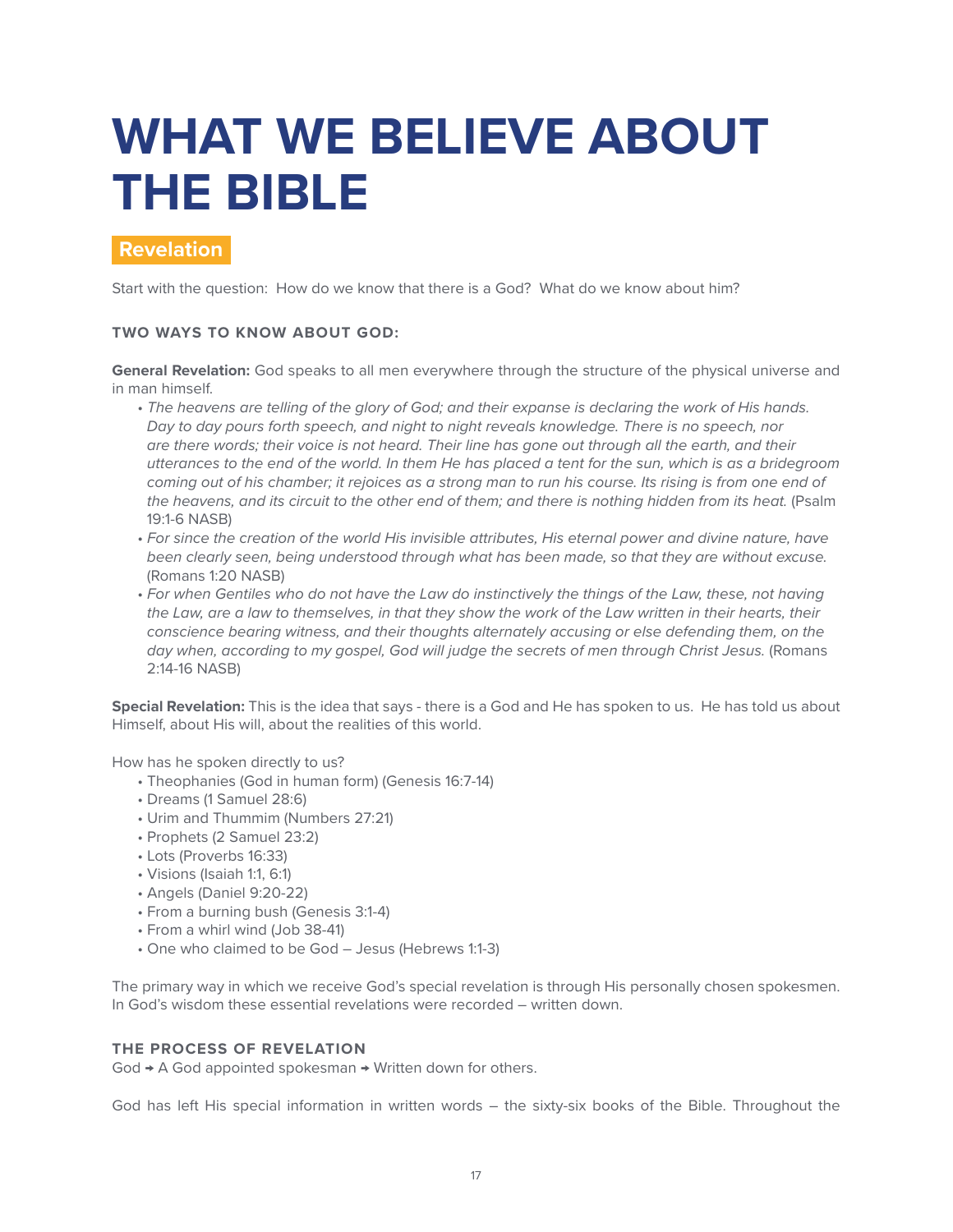centuries God's revelation was given until the process culminated in the first century A.D. With the writing of the book of Revelation, God's special revelation ended. The Old and New Testament are the only written documents that are God's very words. Through the words found in the Bible men may come to know God.

### **Inspiration**

If the Bible is the record of God's communications to man, then it is logical to say that the Bible is from God. This is the meaning of inspiration.

Inspiration = "In breathed"

To say that the Bible is the inspired Word of God is to say that the Bible comes from God.

## **Inerrancy**

Inerrancy = The Bible is without error and wholly true.

Another term that covers the same concept: Infallibility (not capable of deceiving or making errors).

Inerrancy demands that every part of the Bible is totally true.

Implications of Inerrancy:

- 1. All the Bible is true we cannot pick and choose.
- 2. Although we do not have the original writings through the science of textual criticism we know we have 99.9% of what was written. The one tenth of 1% deals with things like spelling and word order. No doctrine or historical fact or any other matter is affected.
- 3. If the Bible contains errors how do we know what to believe and what not to believe?
- 4. Inerrancy does not demand that all statements in scripture are true (the devil is quoted) only that all the facts are correctly recorded.
- 5. Language is a product of culture and time, therefore we must strive to understand that culture and time in order to capture the truth and apply it to our own culture and time.

#### **Authority**

What do we have so far?

God communicates to his creation man (Revelation) Through specially appointed men (Inspiration) Who recorded (or had recorded) the truth without error (Inerrancy); which was copied over time without error to produce our Bibles for today.

Therefore, when it comes to issues of faith we contain one unchanging authority – THE BIBLE (The sixty six books of the Old and New Testament).

Follow the logic: Is there anything or anyone who has the absolute right to tell us what we are to believe (doctrine) and how we should live our lives (morality)? Yes – God (Father – Son – Holy Spirit).

He is creator and has absolute authority over all things. He defines truth, reality and morality.

Since the Bible comes from God – then it carries with it the authority of the one from whom it originates.